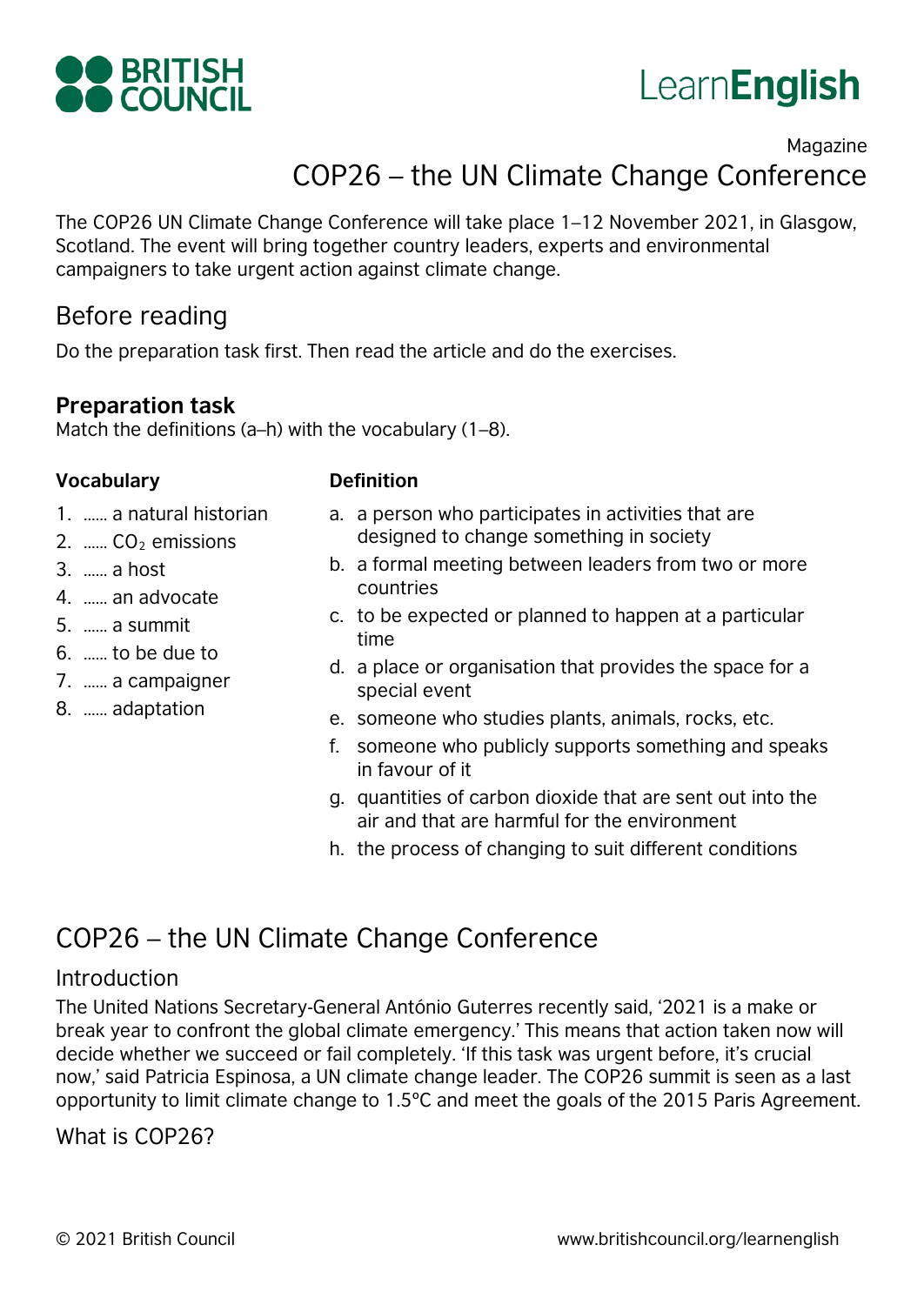# **OO BRITISH<br>OO COUNCIL**

## Learn**English**

This year will see the 26th United Nations Climate Change Conference. These events are also known as 'COPs', which stands for 'Conference of the Parties'. The conference was due to take place in 2020, but it was postponed because of the Covid-19 pandemic. The meeting of world leaders will now be held from 1 to 12 November 2021, in Glasgow, Scotland. The United Kingdom and Italy are the hosts and share the presidency this year. Sir David Attenborough, the British natural historian and much-loved TV personality, has been named the COP26 People's Advocate for climate change as part of the preparations.

### The 2015 Paris Agreement

COP26 is an opportunity to get the world on track to meet the objectives of the 2015 Paris Agreement, which was signed at COP21. The Paris Agreement represented an important moment in the climate change process because it was the first time there was a legal agreement bringing countries together to act. Since then, 190 countries have joined the Paris Agreement. The goal is to keep global warming to well below 2ºC, ideally 1.5ºC. To do this, countries need to reduce  $CO<sub>2</sub>$  emissions as much and as fast as possible. However, time is running out. Despite the Paris Agreement, not enough has been done to limit climate change or to manage its impact on people and the planet.

### What's the plan now?

The aim of the COP26 conference is to bring international leaders together to make faster progress towards the goals of the Paris Agreement. The UN is asking the biggest  $CO<sub>2</sub>$ -emitting countries to come to COP26 with ambitious plans to cut their emissions. The 2021 event has four goals, set by its hosts, the UK and Italy:

- agreeing to more ambitious action to reduce carbon emissions
- strengthening adaptation to the effects of climate change
- making money available for climate action
- improving the way countries work together on energy change, clean road transport and nature.

COP26 brings together country leaders, experts and environmental campaigners to work on the biggest challenge the world faces today. It is time for people to come together to take ambitious and fast action against the climate crisis.

Find out how you can get involved by visiting the British Council's Climate Connection site: <https://www.britishcouncil.org/climate-connection>